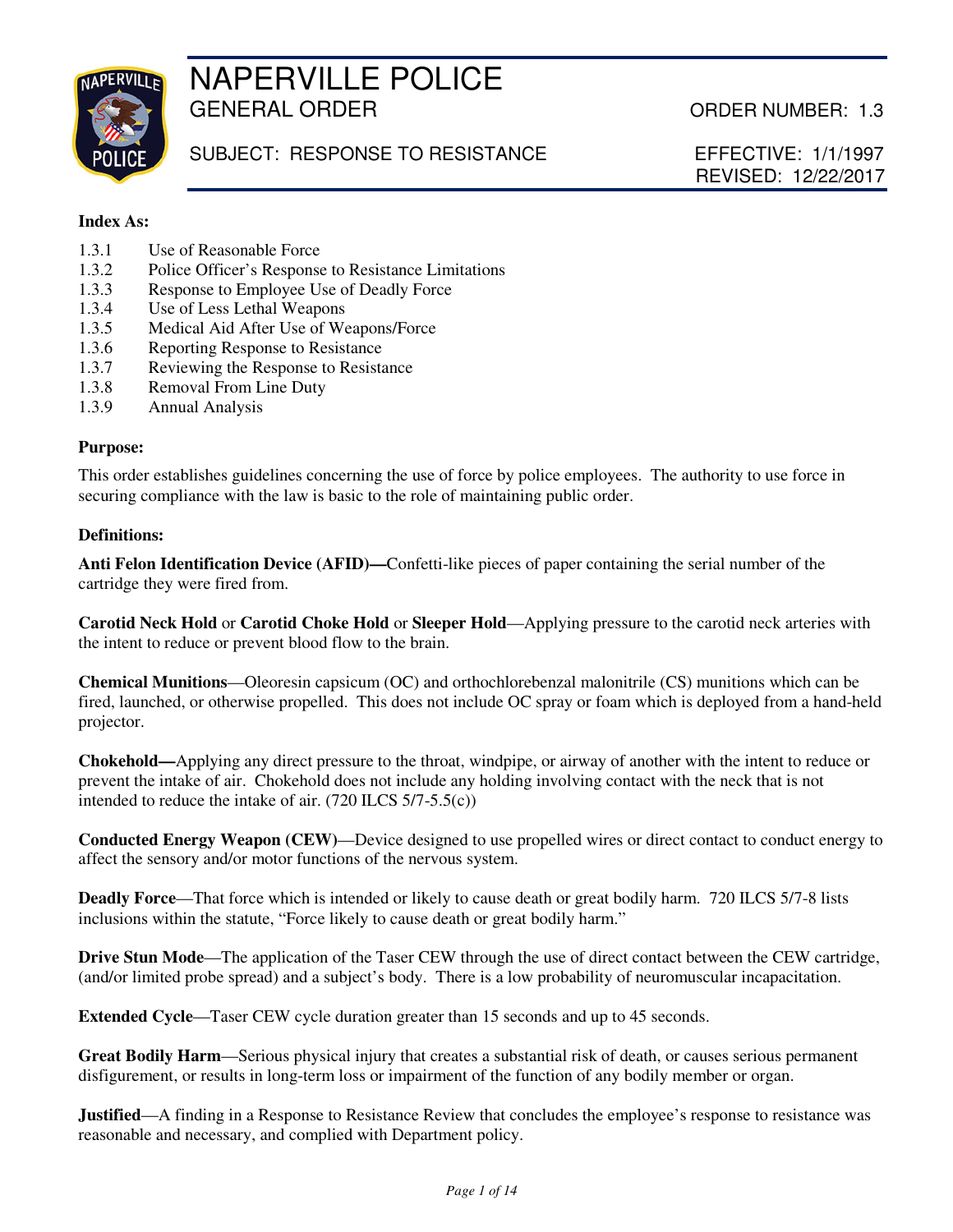**Law Enforcement Officer** or **Officer**—Any person employed by a State, county, or municipality as a policeman, peace officer, or in some like position involving the enforcement of the law and protection of public interest at the risk of the person's life. (50 ILCS 727/1-5)

**Less Lethal Weapon**—Those items which, when used properly, are less likely to result in death or serious physical injury. Authorized chemical sprays, batons, chemical munitions, and Taser CEWs.

**Less Lethal Impact Projectiles**—Munitions which can be fired, launched, or otherwise propelled for the purpose of encouraging compliance, overcoming resistance, or preventing serious injury without posing a significant potential of causing death. Examples include beanbags, launchable wooden, foam, or rubber batons, rubber pellets, and other like items.

**Not Justified**—A finding in a Response to Resistance Review that concludes the employee's response to resistance was either not reasonable or necessary, or did not comply with Department Policy.

**Officer-Involved Death—Any death of an individual that results directly from an action or directly from an** intentional omission, including unreasonable delay involving a person in custody or intentional failure to seek medical attention when the need for treatment is apparent, of a law enforcement officer while the officer is on duty, or otherwise acting within the scope of his or her employment, or while the officer is off duty, but performing activities that are within the scope of his or her law enforcement duties. Officer-involved death includes any death resulting from a motor vehicle accident, if the law enforcement officer was engaged in law enforcement activity involving the individual or the individual's vehicle in the process of apprehension or attempt to apprehend. (50 ILCS 727/1-5)

**Officer-Involved Shooting**—Any instance when a law enforcement officer discharges his or her firearm, causing injury or death to a person or persons, during the performance of his or her official duties or in the line of duty. (50 ILCS 727/1-25(a))

**Passive Resistor—An** individual who is uncooperative but does not exhibit any act of physical aggression toward another.

**Preferred Target Zones**—Below the neck on the rear of the body, or the lower torso on the front of the body.

**Probe Mode—The deployment of the Taser CEW probes into a subject's body.** 

**Prolonged Cycle—Taser CEW cycle duration greater than 5 seconds and up to 15 seconds.** 

**Reasonable Belief—When facts or circumstances the employee knows, or should know, are such as to cause an** ordinary and prudent employee to act or think in a similar way under similar circumstances.

**Standard Cycle**—Taser CEW cycle of 5 seconds.

**Taser**—A handheld conducted energy weapon that transmits electric impulses designed to confuse the signals going from the brain to the voluntary muscles and achieve incapacitation without causing harm.

#### **ORDER:**

#### **1.3.1 Use of Reasonable Force**

A. Authority to Use Force.

The use of force by police employees may be necessary in order to enforce the law or in order to protect themselves or others. Police employees' authority to use any force, as well as the force they may employ, is governed by the United States Constitution, Illinois Statutes, case law, and Department policy.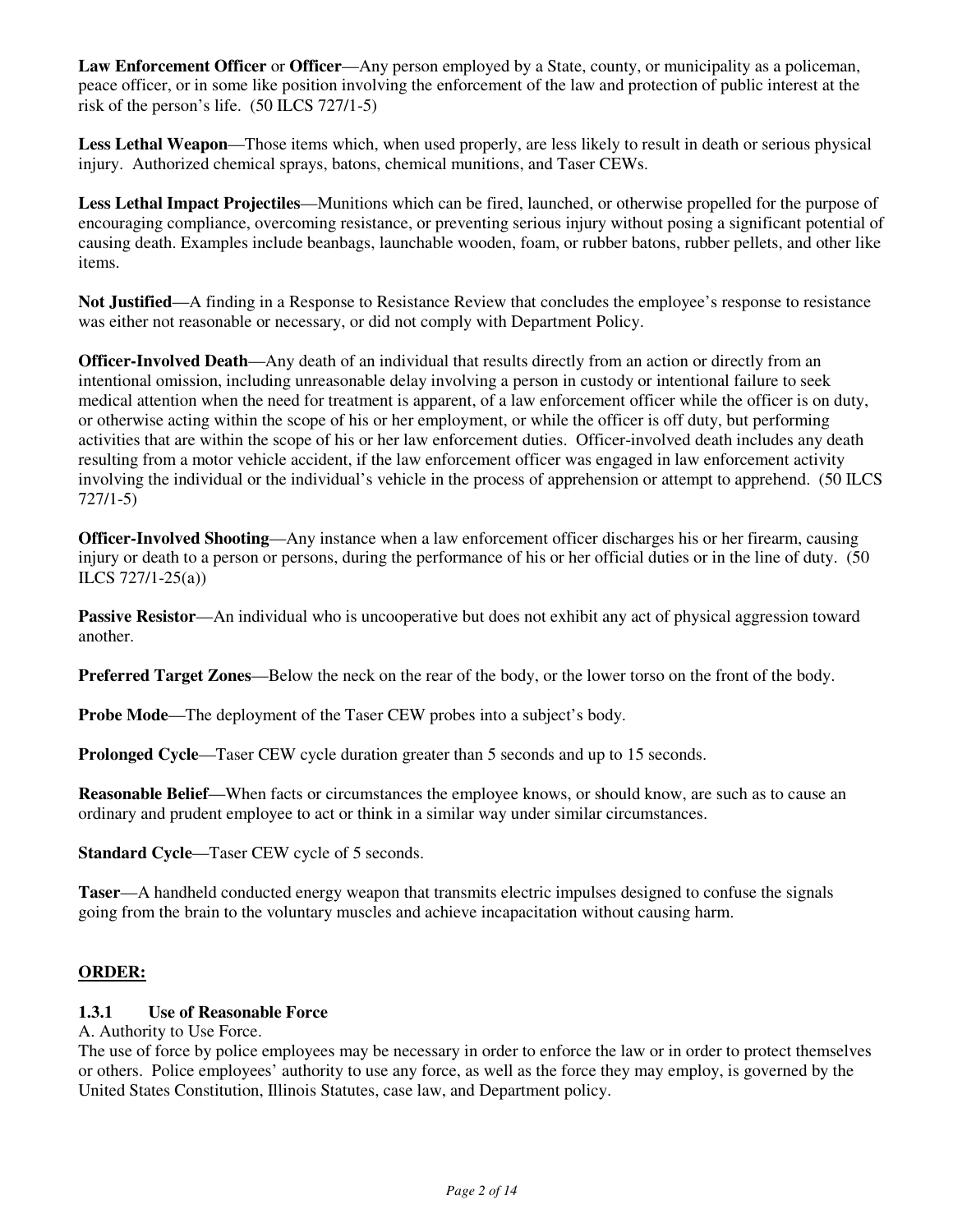B. Department Policy.

Police employees shall use reasonable force when force is used to accomplish lawful objectives. An officer may use deadly force only when the officer reasonably believes that the action is in defense of human life, including the officer's own life, or in defense of any person in imminent danger of serious physical injury. Graham v. Connor, 490 U.S. 386, 109 S. Ct. 1865 (1989), further defines "objective reasonableness". In every instance where force is to be used, the police employee must have:

- 1. A belief that the use of force in that situation is required AND a belief that the amount of force is required, AND
- 2. Both of these beliefs must be **reasonable**.
- 3. Prior to the application of force, the employee will consider, and be able to articulate the following factors, pursuant to Graham v. Connor, 490 U.S. 386, 109 S. Ct. 1865 (1989):
	- a. The severity of the crime at issue,
	- b. Whether the suspect poses an immediate threat to the safety of the officer, others, or him/herself, and
	- c. Whether he/she (the suspect) is actively resisting arrest or attempting to evade arrest by flight.
- 4. Each subsequent response to resistance, if needed, must be considered independently. The employee must reassess the necessity of each additional application of force based upon the Graham v. Connor factors.

# **1.3.2 Police Officer's Response to Resistance Limitations**

A. 720 ILCS 5/7-5 defines the parameters of a police officer's response to resistance in making an arrest (including the use of deadly force) as follows:

- 1. A peace officer, or any person whom he has summoned or directed to assist him, need not retreat or desist from efforts to make a lawful arrest because of resistance or threatened resistance to the arrest. He is justified in the use of any force which he reasonably believes to be necessary to effect the arrest and of any force which he reasonably believes to be necessary to defend himself or another from bodily harm while making the arrest.
- 2. However, he is justified in using force likely to cause death or great bodily harm only when he reasonably believes that such force is necessary to prevent death or great bodily harm to himself or another or when he reasonably believes **both** that:
	- a. Such force is necessary to prevent the arrest from being defeated by resistance or escape; AND
	- b. The person to be arrested has committed or attempted a forcible felony that involves the infliction or threatened infliction of great bodily harm, is attempting to escape by use of a deadly weapon, or otherwise indicates that he will endanger human life or inflict great bodily harm unless arrested without delay.

B. Where feasible, a police officer will give some warning before using deadly force to prevent the escape of one who is fleeing. Tennessee v. Garner, 471 U.S.1, 105 S. Ct. 1694 (1985).

C. The use of warning shots is prohibited.

D. Employees shall not use a chokehold in the performance of their duties, unless deadly force is justified under 720 ILCS 5/7 *et seq*. Employees shall not use a chokehold, or any lesser contact with the throat or neck area of another, in order to prevent the destruction of evidence by ingestion.

E. Employees shall not use carotid neck holds, carotid choke holds, sleeper holds or similar tactics in the performance of their duties, unless deadly force is justified under 720 ILCS 5/7 *et seq*.

F. Officers will not discharge a firearm from a moving vehicle, or at a moving vehicle or its occupants unless:

- 1. The suspect is using deadly force and it is a necessary measure of self defense or defense of another.
- 2. The totality of the circumstances, as reasonably known to the officer, justifies the use of deadly force and is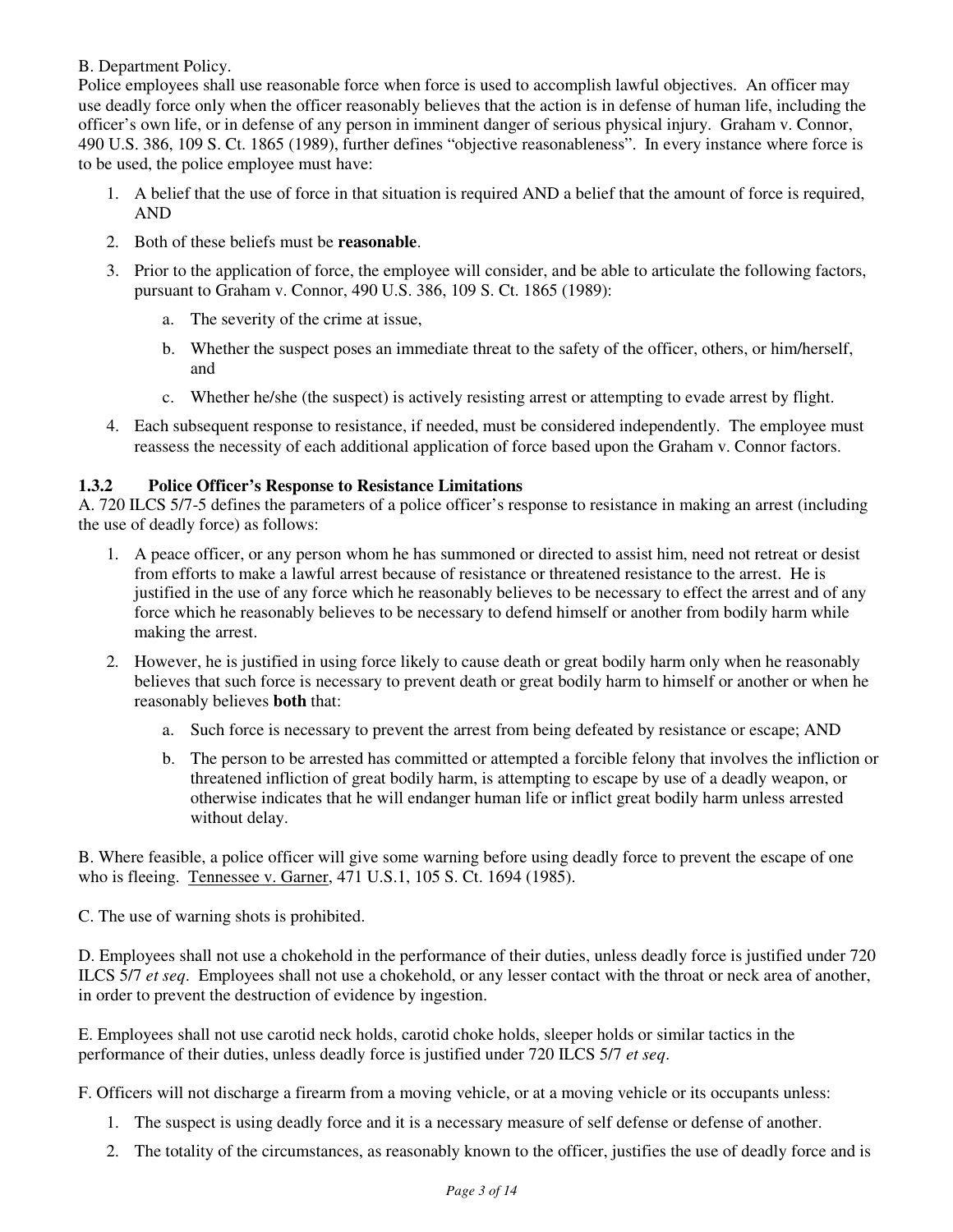so compelling that the officer reasonably believes that the risk of injury to the officer or another person outweighs the risk of an officer not firing from or at a moving vehicle.

# G. Duty to Intercede

Any officer present and observing another officer using force that is clearly beyond that which is objectively reasonable under the circumstances shall, when in a position to do so, intercede to prevent the use of such excessive force. Such officers shall also promptly report these observations to a supervisor.

# **1.3.3 Response to Employee Use of Deadly Force**

# A. Investigation of the Incident.

The Department shall ensure an objective and thorough investigation is conducted whenever an employee from this Department is involved in any shooting incident, intentional or accidental, or any other use of force or other incident, such as a motor vehicle crash, that results in death or great bodily harm for any person, including an employee, and including situations defined as an Officer-Involved Death (50 ILCS 727/1-5).

- 1. A designated outside agency shall conduct the criminal investigation to discover all relevant evidence and circumstances surrounding the incident, in accordance with the Illinois Police and Community Relations Act (50 ILCS 727). The information obtained as a result of a criminal investigation may be used for the purpose of the administrative investigation.
	- a. The Chief of Police or his/her designee shall determine which outside agency will conduct the investigation on a case-by-case basis. A designated outside agency may include:
		- 1) Illinois State Police Public Integrity Task Force
		- 2) DuPage County Major Crimes Task Force
		- 3) Will/Grundy County Major Crimes Task Force
- 2. An administrative investigation shall be conducted by the Office of Professional Standards to discover all relevant evidence for a determination of compliance with Department rules, policy, and/or procedure. This investigation shall not interfere with the criminal investigation being conducted by the designated outside agency. The information obtained as a result of an administrative investigation shall not be used for the purpose of any criminal investigation.

# B. Response to the Scene of an Incident.

In incidents where an employee uses force involving death or great bodily harm, the Watch Commander shall respond to the scene and oversee the preliminary investigation. The Watch Commander shall ensure the following steps are taken:

- 1. First aid and medical assistance have been provided. The employee shall be transported to the hospital for evaluation and/or treatment. The employee may have an injury which is not immediately apparent. In addition, the physiological effects of the incident should be monitored to ensure the employee's well-being.
	- a. Each officer who is involved in an officer-involved shooting must submit to drug and alcohol testing. The drug and alcohol testing must be completed as soon as practicable after the officer-involved shooting but no later than the end of the involved officer's shift or tour of duty. (50 ILCS 727/1- 25(b)) Testing shall be performed consistent with the procedures applicable in the officer's collective bargaining agreement, and/or City of Naperville policy if no collective bargaining agreement applies.
- 2. The incident scene is secure and protected for forensic processing.
- 3. The Chief of Police or his/her designee is notified to arrange for a designated outside agency to respond to the scene to conduct the investigation. The designated outside agency shall use at least two (2) investigators, one of whom is the lead investigator and is certified as a Lead Homicide Investigator. Neither investigator shall be an employee of the Naperville Police Department. When practical, Department employees shall not investigate, interview witnesses, gather evidence, etc., but may be utilized at the scene to identify witnesses and secure the scene until the designated outside agency arrives. This shall not preclude making a criminal arrest where appropriate.
	- a. A detailed witness canvass will be conducted of all witnesses and persons present. All subjects will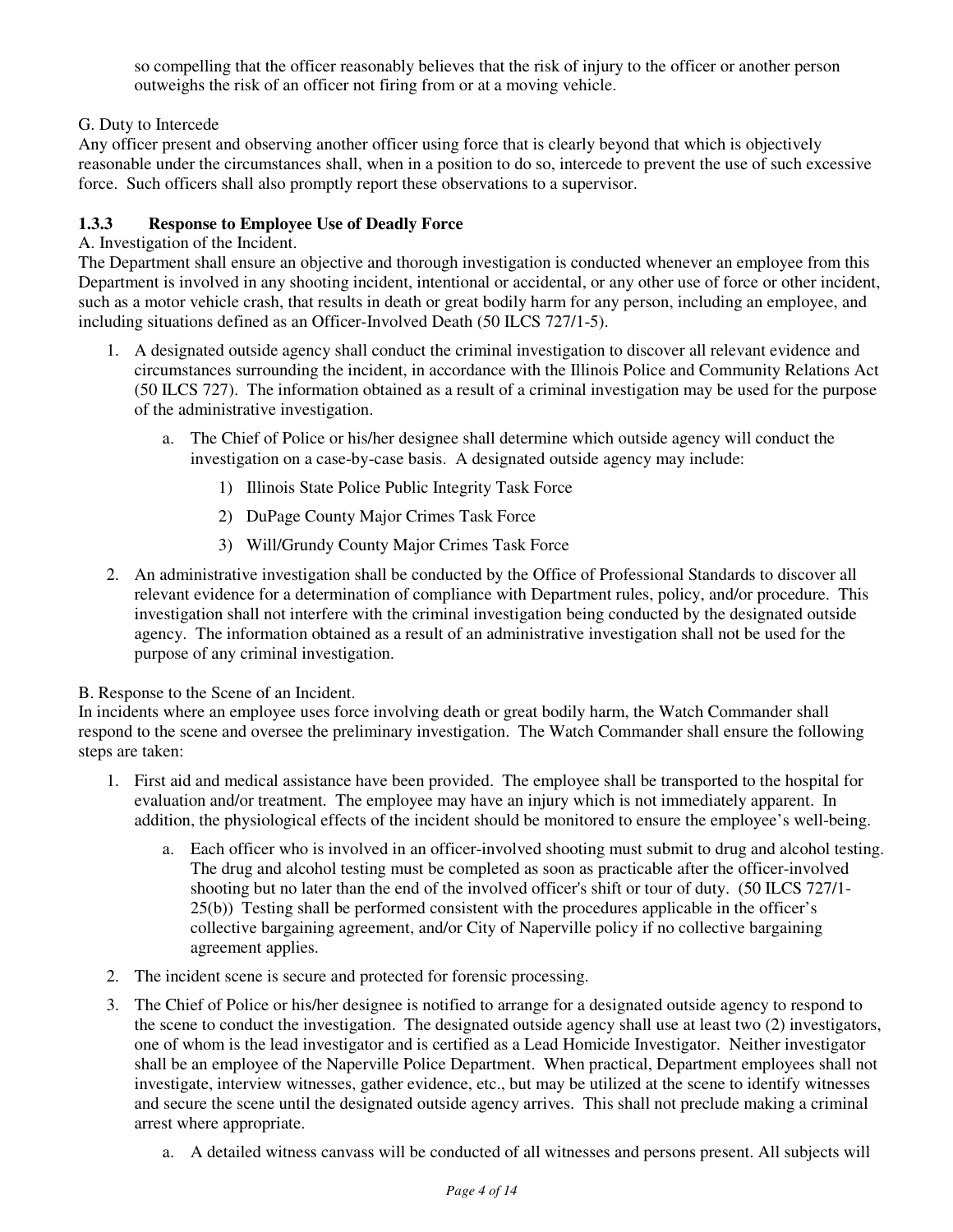be identified and whether they witnessed the incident will be recorded.

- b. Witnesses should be controlled until the designated outside agency assigns personnel to conduct interviews.
- c. Consideration should be given to transporting the witness (es) to the police station to await being interviewed.
- d. If a witness absolutely needs to leave, detailed contact information should be gathered and the witness will be informed that an interview will be conducted as soon as possible.
- 4. If a death has occurred, the coroner's office is notified.
- 5. If a death has occurred, the Chief of Police is notified.
- 6. In situations involving the discharge of a firearm, the firearm will be replaced with an available replacement. The firearm used in the incident will be submitted to the Evidence and Property Unit. The firearm should remain in the condition that it was recovered (loaded) with proper warnings on the evidence packaging. The holster and duty rig with all attached equipment will also be submitted, if applicable. An exterior vest carrier may need to be submitted, depending on the equipment that it contains (spare magazines, etc.).
- 7. A preliminary investigation is conducted, which will require the involved employee(s) to provide immediate investigative information which shall consist of:
	- a. Is the employee or are others injured?
	- b. Are there any suspects not in custody? If so, what are their descriptions and/or I.D.? What was their direction of travel? For what crimes are they wanted? With what weapons are they armed?
	- c. What evidence is at the scene that may be lost or contaminated (i.e., suspect's weapon)? Where is it?
	- d. Were there any witnesses? If so, what are their descriptions and I.D. if they have left the scene?
	- e. What was the direction of known gunfire (by suspect and/or employee)?

#### C. Treatment of Involved Employee(s).

The employee shall be transported by ambulance to the hospital for evaluation and/or treatment. A police employee, preferably a friend, shall accompany the involved employee(s) and remain with him/her unless the involved employee(s) chooses to be left alone.

- 1. The Department recognizes that employees involved in response to resistance involving death or great bodily harm are likely to experience one or more of the following physiological and/or psychological reactions:
	- a. A sense of slow motion.
	- b. A sense of detachment, including auditory blocking.
	- c. Tunnel vision.
	- d. A skewed sense of time and space relations.
	- e. Nausea or vomiting.
	- f. Involuntary urination.
	- g. Speech impairment.
	- h. Uncontrollable crying.
	- i. Shock.
	- j. Guilt.
	- k. Anger.
	- l. Disbelief.

The Department's goal is to minimize the negative effects of any of the above reactions.

- 2. The involved employee(s) shall not clean, remove, or alter clothing so that potential evidence would be destroyed, until authorized by a member of the Investigations Division or required by medical necessity.
- 3. Obtaining a complete statement from an officer involved in a deadly force incident is essential. The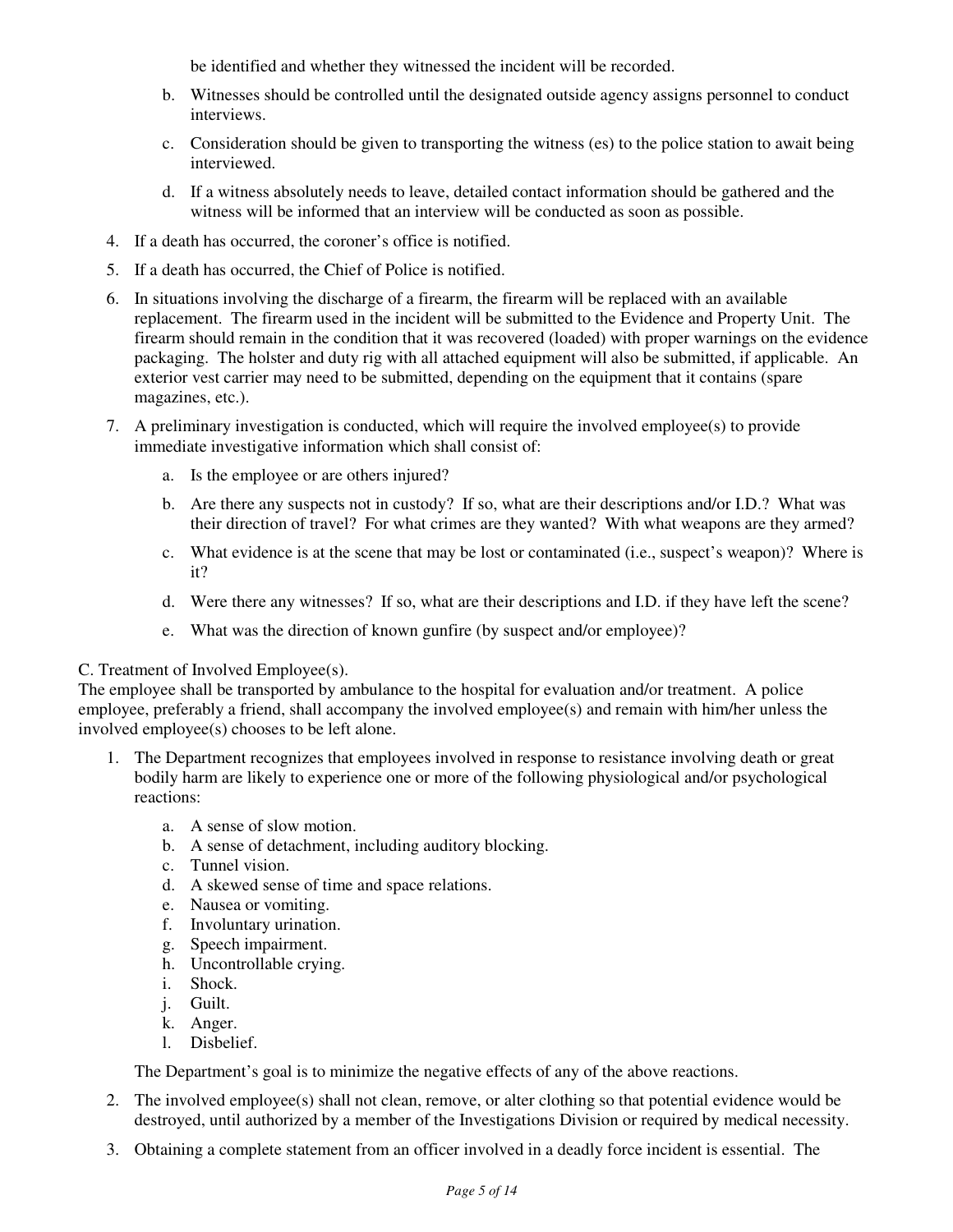Department recognizes scientific studies finding that physiological responses during a traumatic event lead to immediate recall issues, as well as the effects of trauma on event recall and the benefits of sleep to improve memory of a traumatic event.

- a. A reasonable recovery time of forty eight (48) hours shall be allowed before any questioning, except for limited questioning critical to the on-scene investigation.
- b. During the recovery time, the employee may speak with family members, clergy, psychologist/psychiatrist and/or legal counsel. Officers will not discuss the circumstances of the deadly force incident with anyone other than legal counsel prior to interview.
- c. Prior to the interview(s), if feasible, the employee and their legal counsel will be afforded the opportunity to do a scene walk-through. The purpose of the walk-through is to facilitate memory. Research has shown that this is effective in facilitating the most effective and clearest memory of events.
- 4. An investigative interview will be conducted by personnel from the designated outside agency. Prior to the interview, an Investigations supervisor will advise the employee that this interview is not administrative and therefore the employee is not compelled by Departmental authority to answer the questions.
- 5. Arrangements to contact the involved employee's family shall be made only with the employee's knowledge and consent, as long as he/she is capable of giving consent.
	- a. The family shall be contacted in person when possible and advised of the procedures to be followed. A contact person within the Department will be established for the family to contact to obtain information on the status of the investigation.
	- b. If the involved employee is injured and hospitalized, arrangements shall be made to transport the employee's spouse and/or other immediate family members to the hospital.
	- c. When possible, an employee will accompany the injured employee to the hospital and remain with the employee unless medical necessity requires otherwise.

# D. Investigative Responsibilities.

The Investigations Deputy Chief or his/her designee will be notified of all incidents of police use of deadly force that result in death or great bodily harm.

- 1. The Investigations Deputy Chief may assign investigators to respond to the incident for scene security and witness identification. The Investigations Deputy Chief shall request outside agency investigative assistance in accordance with 50 ILCS 727.
- 2. The Investigations Deputy Chief will notify the appropriate State's Attorney's office.
- 3. The responsibility of the on-scene and follow-up investigation rests with the designated outside agency.

# **1.3.4 Use of Less Lethal Weapons**

A. Taser Conducted Energy Weapon (CEW)

- 1. The Taser CEW may be used in any of the following circumstances, when the circumstances perceived by the employee at the time, including the seriousness of the offense, indicate that such application of force is reasonably necessary to subdue:
	- a. A subject who has demonstrated an intention to be violent or to actively resist, by words or action, and reasonably appears to pose an immediate threat to the safety of the employees, him/herself, or others.
	- b. A subject who has committed a serious offense, and is attempting to evade arrest by flight.
	- c. Aggressive or attacking animals.

Mere flight from an officer or passive resistance does not in itself justify the use of a Taser CEW. Prior to the application of force, the officer will consider and be able to articulate the Graham v. Connor factors.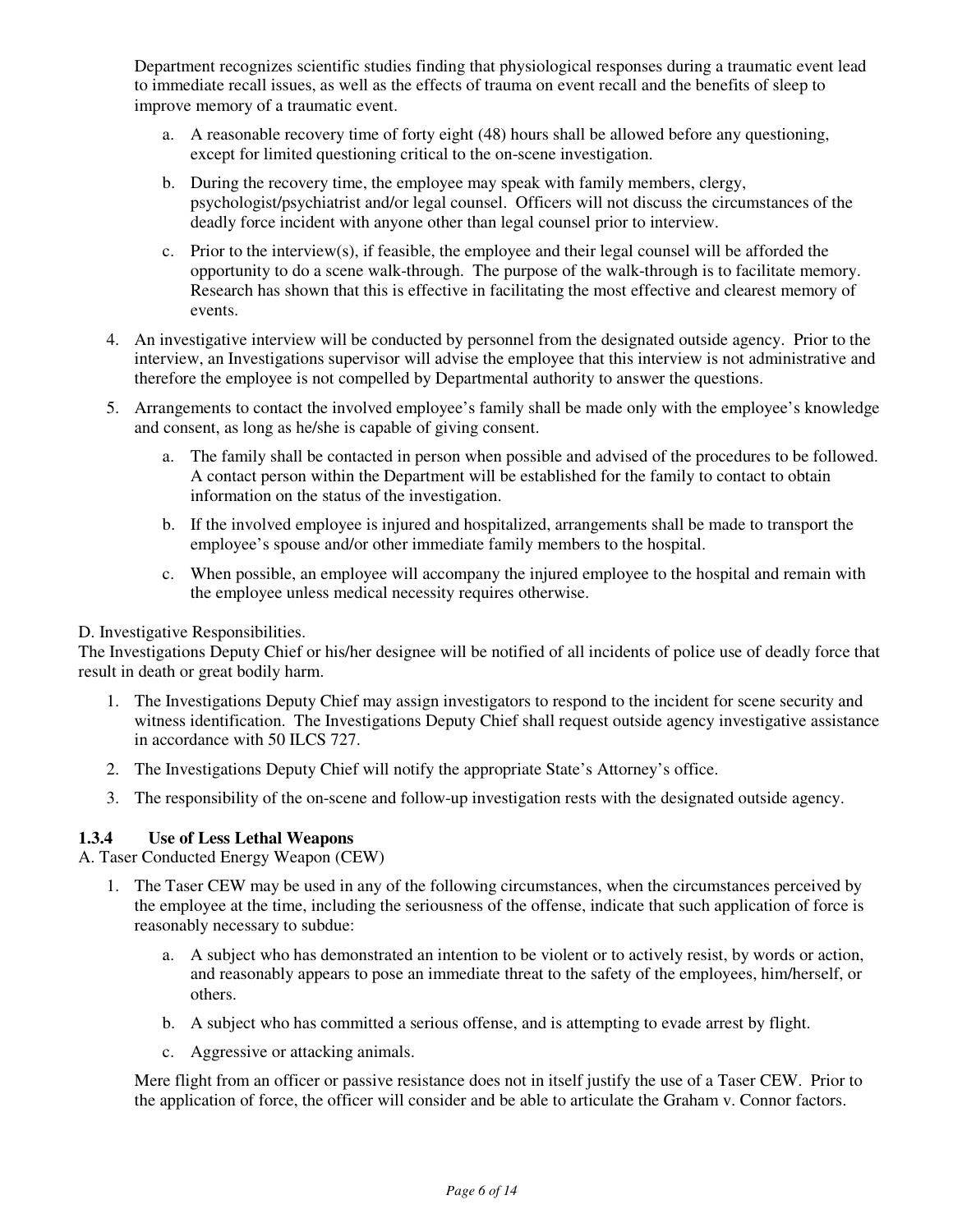Sworn personnel are not expected to place themselves at unreasonable risk to deploy the Taser CEW, nor shall an employee deploy the Taser CEW when facing a firearm or extended distance deadly force threat unless circumstances permit such use.

- 2. The Taser CEW has a data port that stores the date and time of each firing of the weapon. This data will be included as a supplement to the supervisor's written report as covered in section 1.3.6 below.
- 3. The Taser CEW, when used in a manner consistent with Department authorized training, is not considered use of deadly force or force likely to cause great bodily harm.
- 4. Each non-training discharge, including unintended discharges of a Taser CEW, shall be investigated and documented. A detailed police report shall be completed after each operational use of the Taser CEW.
- 5. Following a non-training discharge, including unintended discharges of a Taser CEW, it will be taken into custody by a supervisor who will then complete a data download or will turn it over to the Training Unit for a data download.
- 6. Any non-training activation of a Taser CEW (excluding routine functional checks) requires immediate notification of a supervisor and a written report as covered in section 1.3.6 below.
	- a. When feasible, a sworn police supervisor will respond to the scene of any non-training activation of a Taser CEW.
	- b. The appropriate Deputy Chief will be notified in the event any of the following circumstances occur:
		- 1) A subject experiences death or serious injury.
		- 2) A person experiences prolonged Taser CEW activation.
		- 3) The Taser CEW appears to have been used in a punitive or abusive manner.
		- 4) There appears to be a substantial deviation from training.
	- c. All investigations as required under section 1.3.6 will include at a minimum:
		- 1) Location and interview of witnesses (including other employees).
		- 2) Photographs of subject and employee injuries.
		- 3) Collection of cartridges, darts/prongs, data downloads, in-car video (if applicable), and confetti identification tags (AFID).
		- 4) Copies of the device data download.
		- 5) Description of the type of clothing worn by the suspect.
		- 6) Range at which the Taser CEW was used.
- 7. Where feasible, a police officer will give some verbal warning to the subject before deploying the Taser CEW. Before discharging the Taser CEW, the employee should notify other employees on the scene and responding employees so that they are aware that its use is imminent. This should be done by using the code word "Taser."
	- a. When activating a Taser CEW, sworn personnel should use one standard cycle (a standard cycle is five seconds) and stop to evaluate the situation. If subsequent cycles are necessary, the number and duration are restricted to what is reasonably necessary to place the subject in custody. Each application of the Taser CEW must be considered a separate application of force and is not solely justified on the initial application of force.
- 8. After an employee has deployed a Taser CEW to take a subject into custody, the employee shall:
	- a. Establish control or handcuff the subject while the subject is affected by the Taser CEW cycle.
	- b. A Taser CEW cannot be used on a subdued subject unless he/she is actively resisting or exhibiting active aggression and/or to prevent an individual from harming himself/herself or others.
	- c. The Taser prongs shall only be removed by medical personnel or employees who have completed the Naperville Police Department's user or instructor Taser training program and in the presence of another employee.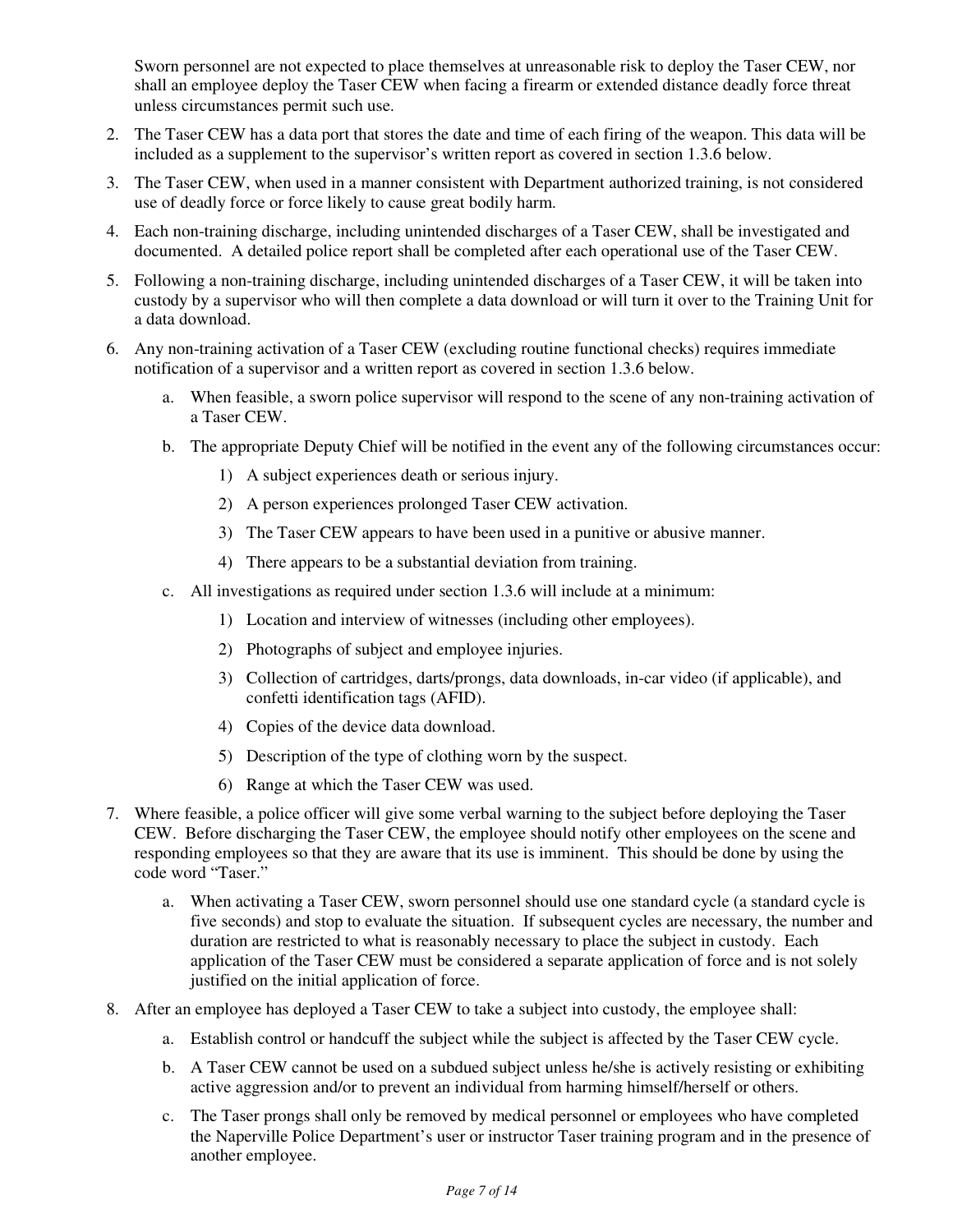- d. Probe removal should not be attempted if subject is combative.
- e. Taser CEW prongs that have struck the face, groin, female breasts, or other sensitive areas shall only be removed by fire/rescue or medical personnel.
- f. When removing the probes, employees should:
	- 1) Use latex gloves.
	- 2) Place the removed probes in the spent cartridge, barb side down.
	- 3) Clean the wound with an antiseptic wipe and bandage it.
	- 4) Assess the subject for injury or a condition that may need medical attention.
	- 5) Take photos of the suspect(s) injuries or lack of injuries.
- 9. All persons who have been exposed to a Taser CEW activation shall be evaluated by fire/rescue or medical personnel and be monitored regularly while in police custody.
- 10. Detainees exposed to an extended Taser CEW duration shall be classified as a high risk detainee and are subject to the procedures described in General Order 72.5.4 while in police custody.
- 11. The air cartridge and probe shall be retained as evidence.
- B. Oleoresin Capsicum (OC) Spray.
	- 1. Oleoresin capsicum spray can be used when an individual exhibits the intent to actively resist or attack the employee, to prevent injury to another person, or to prevent injury to the employee in effectuating the arrest. Mere verbal resistance against being arrested does not justify the use of oleoresin capsicum spray. An employee's use of oleoresin capsicum spray is not regarded as use of force that would result in great bodily harm. However, a citizen's use of oleoresin capsicum spray against a sworn employee shall be deemed aggravated battery and the force necessary to overcome that battery may be used.
	- 2. Decontamination will be rendered to individuals who have been sprayed with oleoresin capsicum (or exposed to chemical munitions), including, if practical:
		- a. Exposure to fresh air.
		- b. Flushing exposed areas with cool water.
		- c. Washing with soap and water.
		- d. Medical treatment when necessary.
		- e. Universal precautions will apply when rendering decontamination and personal protection equipment will be utilized when appropriate.
- C. Chemical Munitions: Oleoresin Capsicum (OC) and Orthochlorebenzal Malonitrile (CS).
	- 1. Chemical munitions can be used at a barricaded person situation to cause the voluntary surrender of the person(s), interfere with their dangerous unlawful behavior, or as part of a tactical response or assault.
	- 2. Chemical munitions can be used at civil disturbances to obtain compliance to lawful orders or to achieve dispersal of the offenders.
	- 3. The Special Response Team (SRT) will be activated and utilized when chemical munitions are to be deployed.
		- a. All SRT members will be trained by a certified instructor in the use of chemical munitions and the training and proficiency will be documented. In-service training will occur biennially.
		- b. Only SRT members trained in the different delivery methods will dispense chemical munitions. Considerations in delivery of chemical munitions include:
			- 1) Danger of personal injury and property damage.
			- 2) Potential danger of over-concentration of chemicals.
			- 3) Hazards of different delivery systems.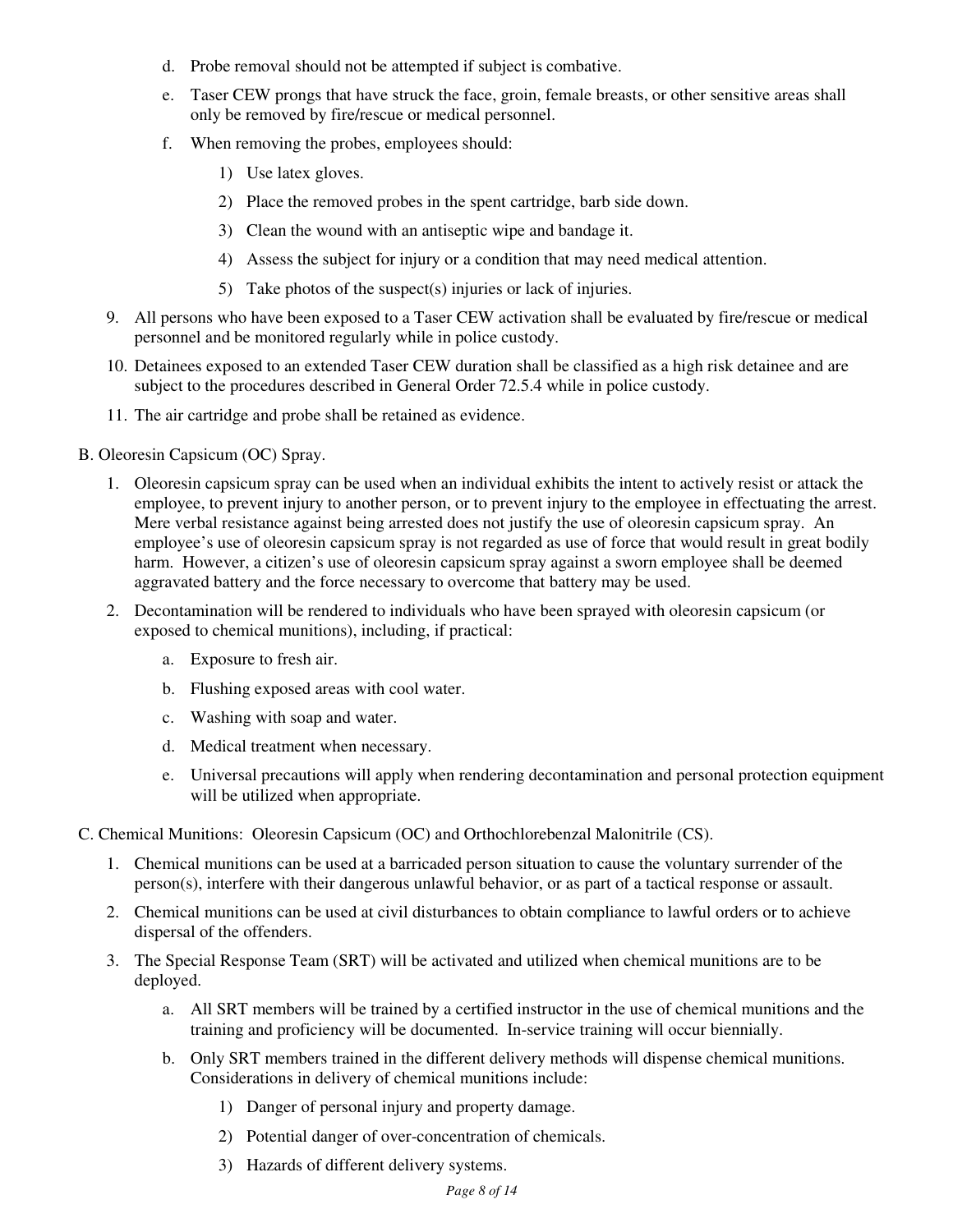- 4. The Incident Commander at the scene of an incident shall have full command of personnel and munitions.
	- a. If the Incident Commander is not the SRT Commander, he/she will confer with the SRT Commander or SRT chemical munitions instructor as to the type of munitions to be used.
	- b. Non-burning-type chemical munitions, chemical dispersion grenades, and projectiles will be used in structures that could house humans; i.e., homes, buildings, or factories.
	- c. The SRT Commander or SRT chemical munitions instructor shall determine how much chemical agent is to be used.
	- d. The SRT Team Leader shall have the authority to give the command to deploy chemical munitions with prior authorization from the Incident Commander.
	- e. The SRT member deploying the chemical munitions shall keep an accurate count of munitions given out, used, and recovered after the incident.
- 5. The Incident Commander shall have medical personnel and firefighting equipment and personnel in the staging area.
- 6. Decontamination will be rendered to individuals who have been exposed to chemical munitions. See section 1.3.4.B.2 above.
- 7. The Incident Commander, in conjunction with the SRT chemical munitions instructor, should commence with the decontamination of the structure through:
	- a. Pick-up of spent shells or canisters.
	- b. Ventilation.
- 8. If a chemical agent or OC has been used by SRT inside a home, in a building, within a vehicle, or other area, officers shall provide the owners or any occupants with notice of the possible presence of the chemical agent or OC to avoid any irritation or injury if the area is not properly cleaned. The notice shall include a warning that the clean-up will be at the owner's expense. Officers shall use the Notice of Chemical Agent on Property form (Attachment B) for this purpose. Officers shall include information regarding how notice was given and to whom in their reports.
- 9. Use of chemical munitions at civil disturbances.
	- a. The Incident Commander shall have full command of personnel and chemical munitions.
	- b. If the Incident Commander is not the SRT Commander, he/she will confer with the SRT Commander or SRT chemical munitions instructor as to the type of chemical munitions to be used.
	- c. The SRT Team Leader shall designate what formation is to be used by the personnel on the riot line.
	- d. The SRT Team Leader shall have the authority to deploy chemical munitions with prior authorization from the Incident Commander.
	- e. All police personnel (within range) should have gas masks on prior to the use of chemical munitions.
	- f. Burning and explosive chemical dispersion grenades and projectiles may be used.
	- g. Chemical dispersion grenades are to be
	- h. Projectiles are to be
	- i. Decontamination will be rendered to individuals who have been exposed to chemical munitions. See section 1.3.4.B.2 above.
		- 1) The Incident Commander will commence with decontamination of an outside area, if circumstances allow, by picking up fired chemical dispersion grenades and projectiles.
		- 2) The SRT chemical munitions instructor, SRT Commander, or a bomb technician shall remove all malfunctioned chemical dispersion grenades and projectiles.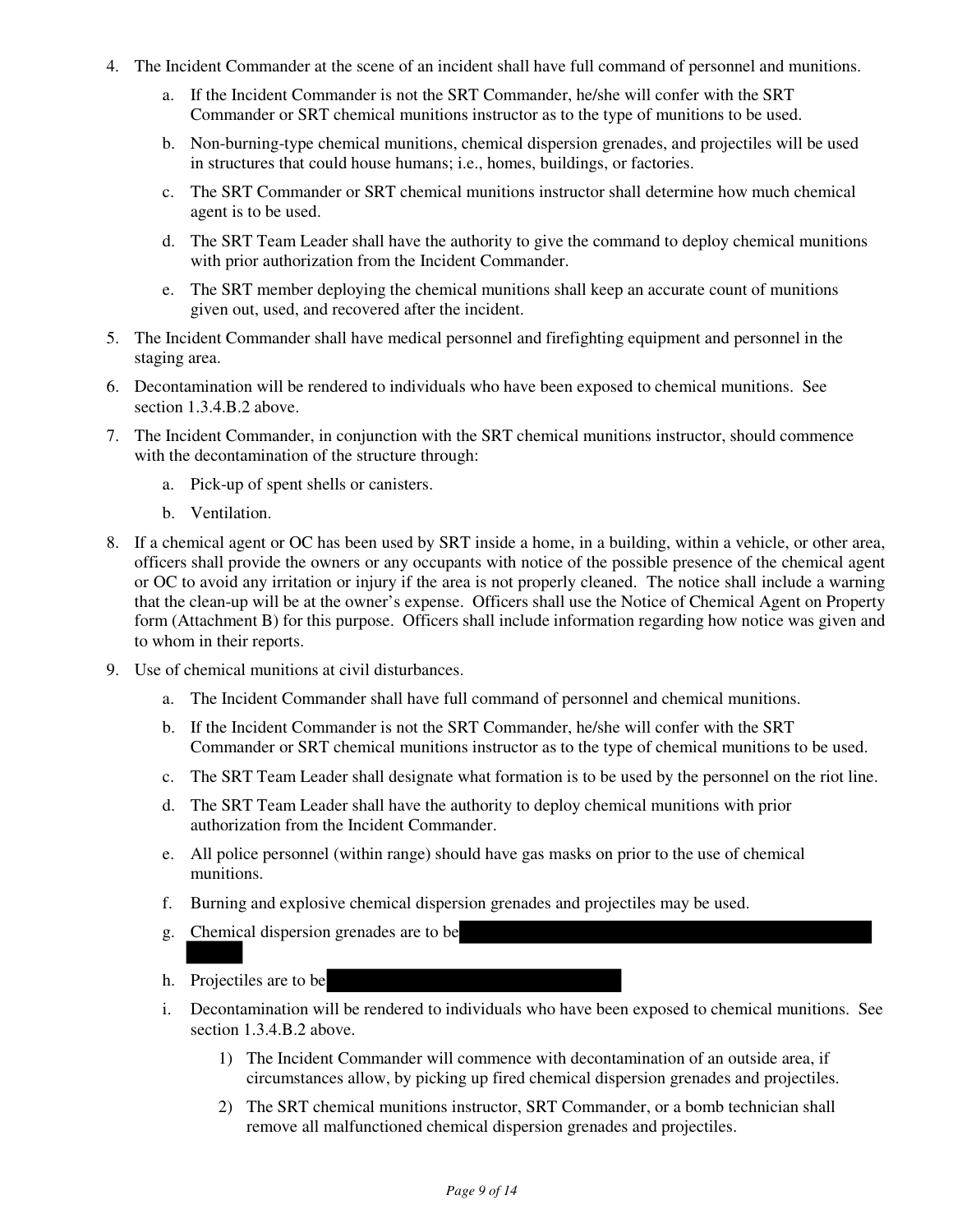- D. Less Lethal Impact Projectiles.
	- 1. Less lethal impact projectiles should be considered, when feasible, if they would assist in making an arrest, restoring order, and/or reducing the risk of injury. These munitions may be used for situations including, but not limited to:
		- a. Restoration or maintenance of order during jail or civil disturbances.
		- b. Safely controlling violent persons.
		- c. Suicidal subject armed with a knife or other non-firearm weapon.
	- 2. The use of less lethal impact munitions must be reasonable and the circumstances and appropriateness clearly articulable.

#### E. Police Baton.

- 1. The baton shall be used only when reasonable, in overcoming active resistance by an arrestee or to defend against an assault by any person.
- F. Use of Canine (K-9)
	- 1. Unless a reasonable belief exists that a suspect has committed, is committing, or is threatening to commit a serious offense, mere flight from a pursuing officer, without any of the above conditions, shall not serve as the basis for the use of a canine to apprehend a suspect.
	- 2. Unless there exists an imminent threat to officers, the canine or the public, canine use shall be conducted onleash or under conditions that minimize the likelihood of a canine bite or other injury.
	- 3. The handler's decision to release the canine to apprehend a suspect will be measured against the "objective reasonableness" test as established in Graham v. Connor. The handler shall be guided by General Order 41.4.12 Canine Operational Procedures and shall consider the following factors when making the determination to release the canine:
		- a. The severity of the crime at issue;
		- b. Whether the suspect posed an immediate threat to the safety of the officers or others;
		- c. Whether the suspect was actively resisting arrest or attempting to evade arrest by flight; and
		- d. Any other circumstances present at the time, based on a totality of the circumstances using the standard of objective reasonableness.
	- 4. If the canine handler reasonably believes that an individual has either committed, is committing, or is threatening to commit any serious offense and if any of the following conditions exist, a canine may be used to locate and apprehend the individual:
		- a. There is a reasonable belief the suspect poses an imminent threat of violence or serious harm to any person.
		- b. The suspect is physically resisting or threatening to resist arrest and the use of a canine is reasonable to overcome the resistance.
		- c. There is a reasonable belief the suspect is concealed in an area where entry by other than the canine would pose a threat to the safety of any person.
	- 5. Once the suspect has been located and there is no longer a reasonable threat or risk of escape, the handler shall secure the canine as soon as practicable. If the canine has apprehended the suspect with a secure bite, the handler shall command the canine to release the suspect as soon as there is not an immediate threat.

#### G. Defensive Items of Last Resort.

The use of items which the Department does not authorize as weapons, or train in their use as weapons, is prohibited unless circumstances indicate that their use is necessary to prevent death or great bodily harm to an employee or others.

H. Employees are prohibited from carrying or using blackjacks, saps or weighted gloves.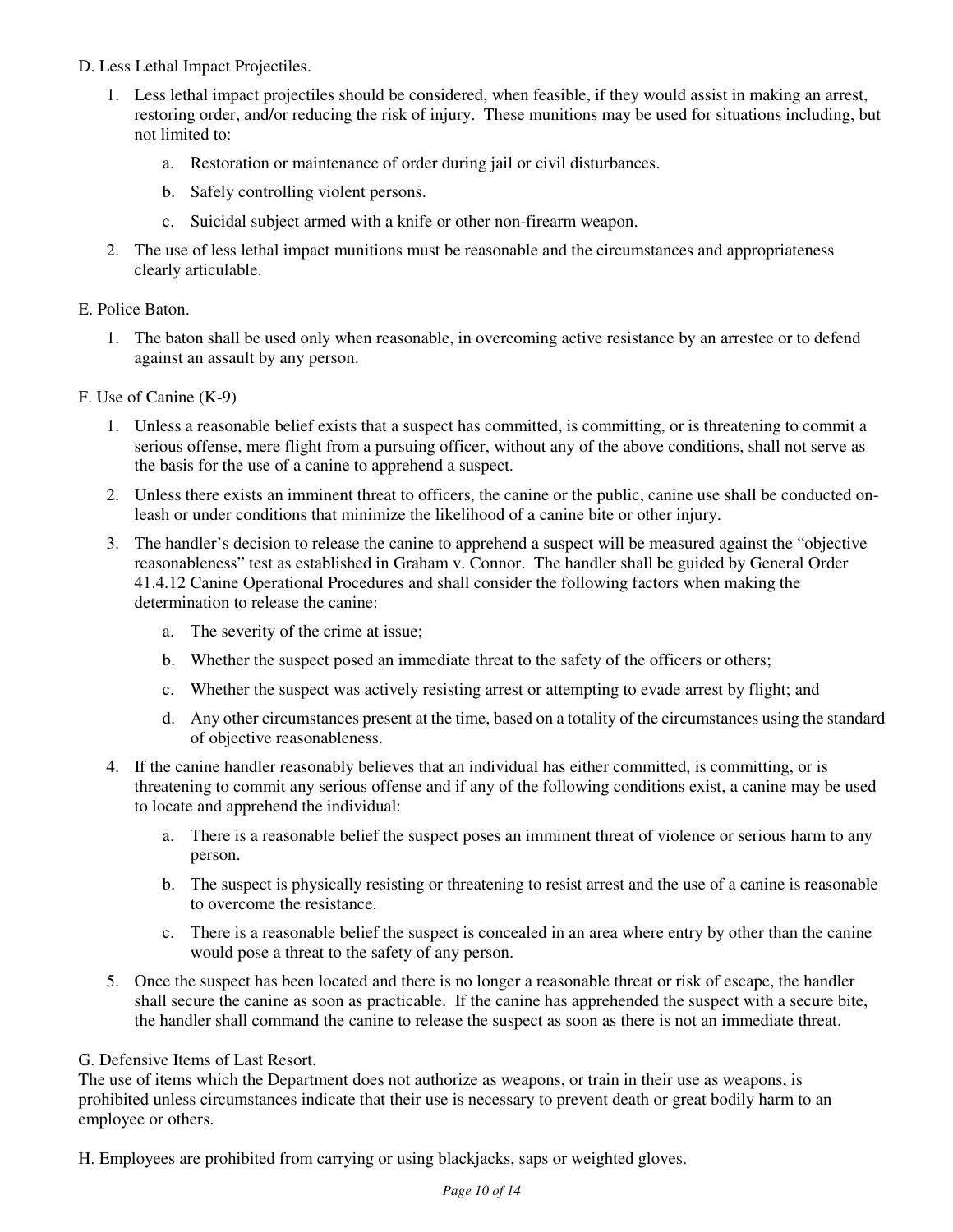# **1.3.5 Medical Aid After Use of Weapons/Force**

A. If, after application of force, personnel observe injury or loss of consciousness or the suspect complains of an injury, immediate medical attention will be sought. See also section 1.3.4 above and General Orders 70.3.1 and 72.6.1.

B. Any person struck with a less lethal impact munition shall be restrained as necessary and transported to a medical facility for evaluation/treatment of any injuries, whether there are visible injuries or not. The officer using the less lethal round, or an officer familiar with the less lethal round, will accompany the suspect to the medical facility to brief the medical staff as to the type of round utilized and pertinent ballistic data.

C. Decontamination of individuals who have been sprayed with oleoresin capsicum or exposed to chemical munitions is explained in section 1.3.4.B.2 above.

### **1.3.6 Reporting Response to Resistance**

A. Immediate notification to an on-duty sworn supervisor and a written report by the employee, whether on or off duty, are required in any of the following instances:

- 1. Any employee who discharges a firearm for other than training or recreational purposes.
- 2. Any employee who discharges a Taser CEW for other than training.
- 3. Any action by an employee that results in, or is alleged to have resulted in, injury or death of another person.
- 4. A complaint of excessive force.
- 5. Any non-training application of force by an employee using less lethal weapons, including K-9 bite.
- 6. Any use of forcible stopping techniques or roadblocks, as described in General Order 41.5.
- 7. All forms of physical force applied by an employee (i.e. joint locks, pressure points, strikes, and take downs).
	- a. This order does not require reporting the pointing of weapons or using weaponless, hand-to-hand control techniques, other than as described above.

B. Upon notification, the sworn supervisor shall respond to the scene whenever practical to conduct an investigation. The investigation shall include:

- 1. Statements (written, video, audio) from witnesses, employees, and any other individuals involved.
- 2. Photographs of any injuries sustained by offenders and employees.
- 3. Photographs of any and all impact areas whether there is a visible injury or not. Follow-up photographs shall be taken, when practical, 24-48 hours after the incident to document bruising.
- 4. Collection of evidence, including preservation of spent ammunition, casings, expended less lethal rounds, expended Taser cartridges, etc. when practicable.

C. The sworn supervisor shall make immediate notification to the Commander of the Professional Development and Training Section of the incident, via phone or email. This is not related to discipline, but will allow greater accountability and ensure that reports have been completed and reviewed on a timely basis. When completed, the investigation shall be documented using the Naperville Police Department Response to Resistance Report (see Attachment A), with any supplemental reports and memoranda, and forwarded via the chain of command to the appropriate Deputy Chief.

D. Certain incidents shall not require the completion of the Department Response to Resistance Report:

1. Euthanasia of a sick, injured or diseased animal requires the completion of an Incident Report (UCR 7388). The Incident Report shall detail the type of weapon used, the number of rounds used, the type of animal euthanized, the reason for the action taken, and the subsequent disposal of the animal. A copy of the Incident Report shall be forwarded to the Commander of the Professional Development and Training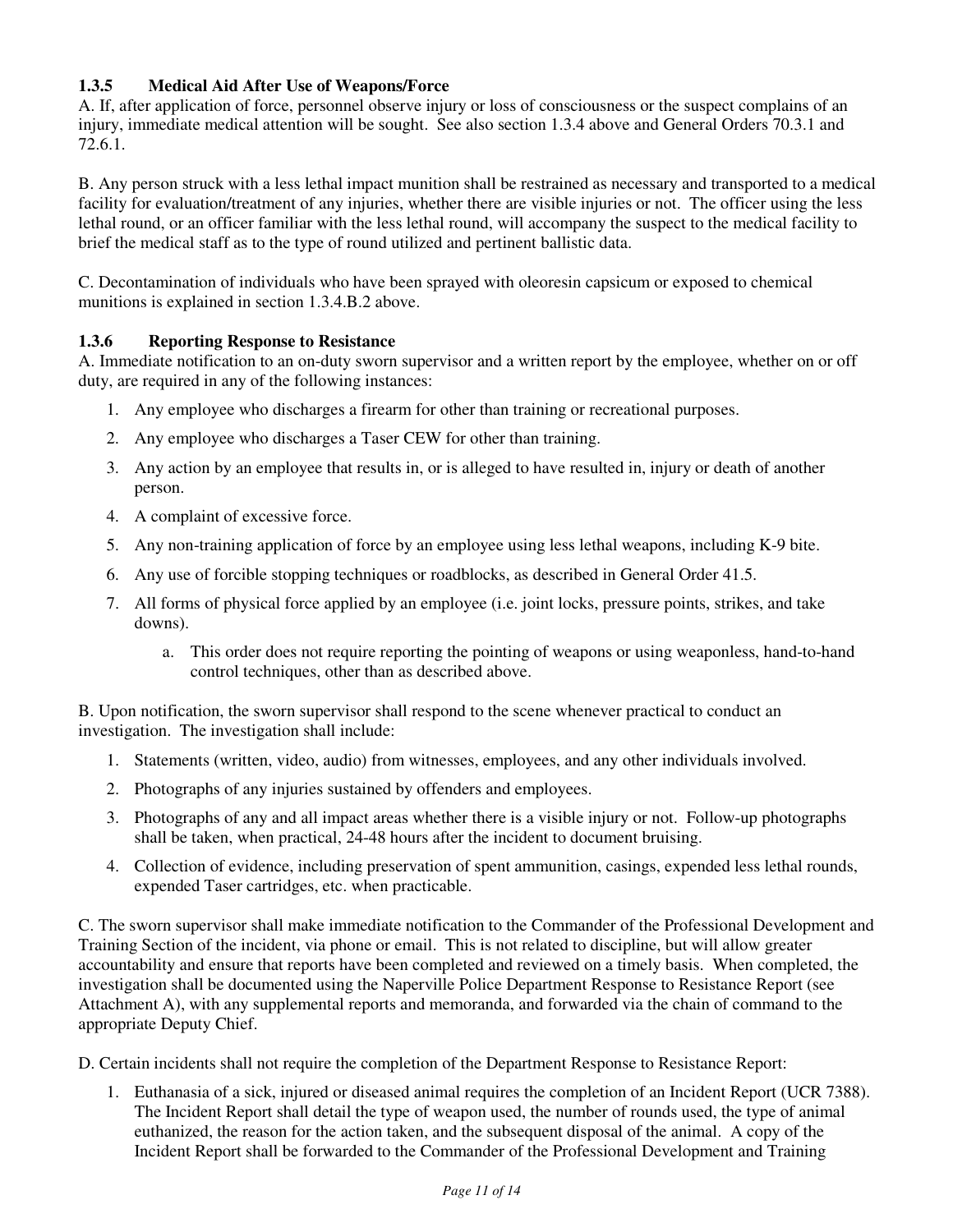Section.

2. The negligent discharge of a firearm or less lethal weapon which results in property damage only, or the negligent discharge of a Taser CEW with no contact with a person, or the negligent discharge of OC spray with contact with a person, requires a memorandum and a referral to the Office of Professional Standards. The investigation shall include the items listed in section B above and immediate notification to the Office of Professional Standards.

# **1.3.7 Reviewing the Response to Resistance**

A. The Naperville Police Department has a responsibility to ensure that any incident involving an employee's response to resistance is both reasonable and necessary. The Department shall review all reportable response to resistance incidents to determine whether the employee's conduct complied with applicable requirements, or if there are any policy, training, weapon, equipment, or discipline issues that must be addressed.

B. The Chief of Police or his/her designee shall appoint Department members to serve on the Response to Resistance Review Committee. The Response to Resistance Review Committee shall consist of the Commander of the Professional Development and Training Section, the Training Sergeant, and the chain of command of the involved employee which includes the employee's Sergeant and Commander. If the employee is a Sergeant, only the Commander will be a representative from the chain of command. A majority decision shall be necessary between the members for a Committee determination.

C. The Commander of the Professional Development and Training Section shall convene the Response to Resistance Review Committee within seven (7) calendar days of receipt of a Response to Resistance Report or other report involving an officer's reportable response to resistance, when practical.

1. The Committee shall convene at a place and time selected by the Commander of the Professional Development and Training Section. Thereafter, the Committee may reconvene at such times and places as its members may deem necessary or advisable. In lieu of a meeting, the Commander of the Professional Development and Training Section may communicate with the designated Response to Resistance Review Committee for the review. If any member of the Committee determines that a policy violation occurred, the Committee will be required to convene.

D. The Committee shall be charged with the responsibility of reviewing all relevant facts and circumstances related to each incident where reportable force is used by an employee of this agency. This shall also include incidents where an employee's response to resistance was not reported as required by Department policy but later confirmed through an authorized Office of Professional Standards investigation.

E. The scope of the Committee's review will be to determine whether the employee's response to resistance was justified or not justified, and if there is a need to address any of the following issues:

- 1. Policy—revisions necessitated by ambiguities or omission(s).
- 2. Training—the necessity for remedial training or revisions in training/tactics or practices.
- 3. Weapon(s) and/or Equipment—faulty, outdated, or issues caused by improper use.
- 4. Discipline—identification of a procedure, order, or rule infraction.

F. Procedures Governing Response to Resistance Review Committee:

- 1. The Chairman, the Commander of the Professional Development and Training Section, shall preside over the review and will be responsible for obtaining any and all relevant documentation pertaining to the response to resistance incident.
- 2. The Committee shall consider any evidence it deems relevant to the incident.
- 3. While participating in a review, no member of the Committee shall release information regarding the incident or details of the review to any person not a member of the Committee other than consultation with City Legal or Training staff. This shall also include discussing deliberations or releasing information to the employee whose actions are being reviewed.
- 4. Any documents obtained by the Committee shall be treated as confidential and shall not be released or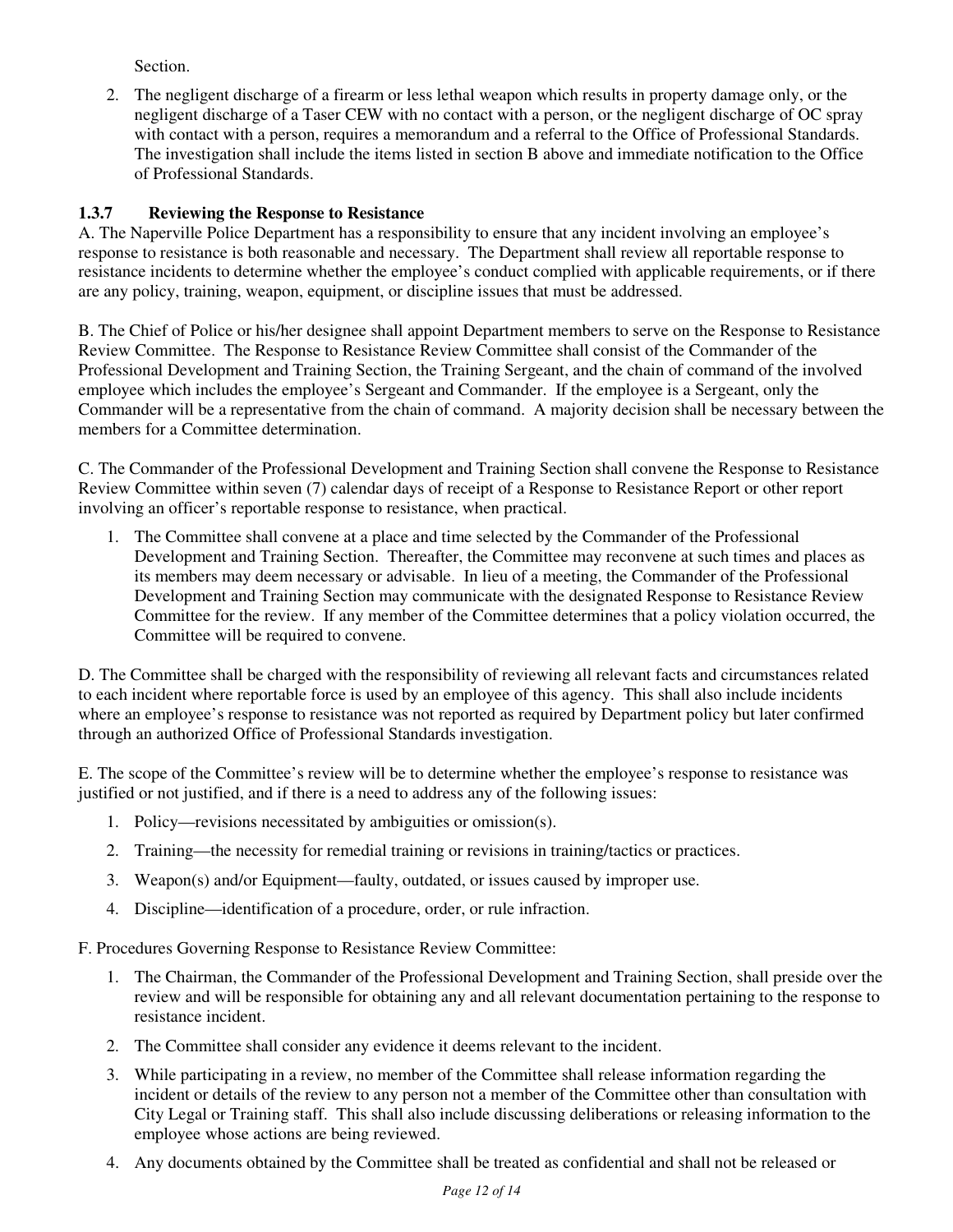removed from the Department without written approval from the Chief of Police or unless otherwise required by law.

- 5. All members of the Committee shall conduct reviews in good faith and employ their best efforts to arrive at a fair and objective finding based on Department policy, the law, and the recognized standard of Objectively Reasonable.
- 6. If the Committee determines there is insufficient information available to render a finding, it may also recommend the matter be referred for further investigation.
- G. Findings and Recommendations
	- 1. Following its review of the response to resistance incident, the Committee Chairman will submit a report detailing the Committee's findings and recommendations to the Deputy Chief of the Division involved in the incident. The Deputy Chief will review the incident and Committee findings, make his/her recommendation, and submit these documents to the Chief of Police. The Committee's report shall be considered advisory in nature and the Chief of Police will not be bound by the findings or recommendations contained therein.
		- a. Any time the Committee finds that the circumstances of the response to resistance incident necessitate further investigation from the Office of Professional Standards, the Committee Chairman shall convene a meeting with both Deputy Chiefs and the Chief of Police. The Chairman will present the Committee findings at that meeting.
	- 2. Based on the Committee's report and all related documents, the Chief of Police shall render a final determination regarding the employee's response to resistance and on any recommendations submitted by the Committee.
		- a. Any disciplinary action stemming from a response to resistance incident, other than a suspension to a sworn member, imposed by the Chief of Police, shall be final and binding, except to the extent that collective bargaining agreements may supersede this section.
	- 3. Subsequent to the determination by the Chief of Police, the involved employee(s) will receive written notice of the outcome of the Response to Resistance Review.

H. The Professional Development and Training Commander shall maintain all Response to Resistance Review documents for centralized storage and statistical evaluation. Discharge of a firearm for the purpose of supervisor authorized euthanasia of an animal shall not be considered a response to resistance. Reports for this type of firearms discharge will be kept separate from other reports, both for storage and statistical evaluation.

I. All press releases and media requests involving incidents where an employee uses force involving a firearm, or uses force which results in death or great bodily harm to another person, must be approved by the Chief of Police and pursuant to General Order 54.1 Public Information.

# **1.3.8 Removal From Line Duty**

A. Any employee whose actions or use of force in an official capacity results in death or serious physical injury will be removed from line duty pending an administrative review. The procedures set forth in section 1.3.3.C above will be followed.

# B. Post-Incident Procedures.

Involved employees shall be placed on leave with pay for a period of time as determined by the Chief of Police.

- 1. Reassignment or placement on leave does not imply guilt or innocence of the employee.
- 2. While on leave, the involved employee shall remain available to the case investigators.
- 3. While on leave, the involved employee shall not discuss the incident with anyone except:
	- a. The State's Attorney's office.
	- b. Law enforcement personnel assigned to the investigation.
	- c. Private attorney.
	- d. Psychologist/psychiatrist.
	- e. Clergy.